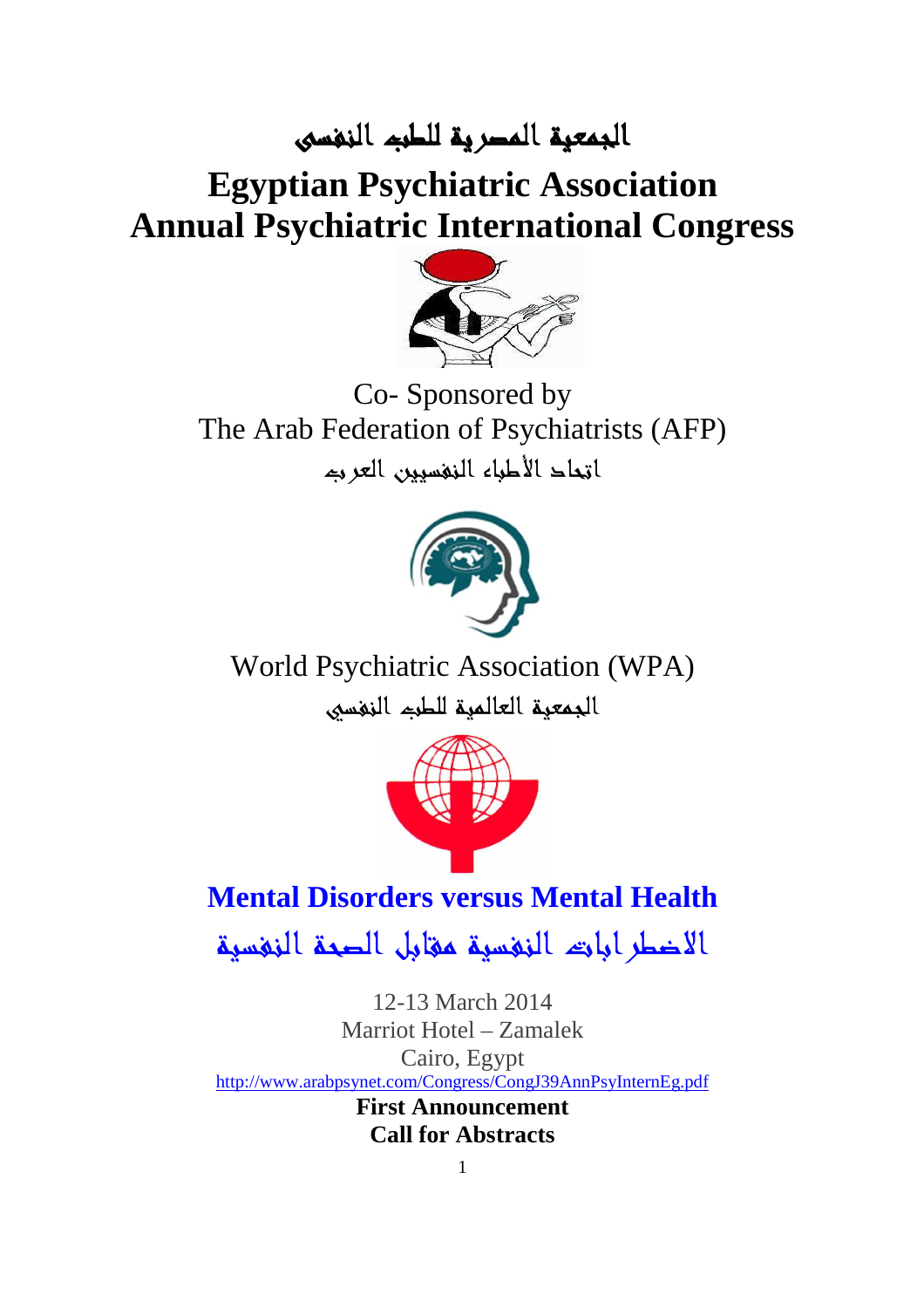## **Welcome Message**



 Mental health is a state of well-being whereby individuals recognize their abilities, are able to cope with normal stresses of life, work productively and fruitfully, and make a contribution to their communities .

One of the main objectives of the psychiatrist is prevention ,treatment and rehabilitation of mental patients and to promote mental health.

The psychiatrists focus on treating mental disorders , leaving aside the problem of mental health. Promoting mental health is equivalent to a better quality of life, satisfaction and happiness leading to augmentation of productivity, creativity and national pride. Poverty and mental disorders, violence and trauma which may lead to: suicide, alcoholism, depression, substance abuse, child/ adolescent development problems and post traumatic stress disorders. A lack of awareness of mental health problems and the absence of mental health services and professionals, even in countries with a high income per capital ,and especially concerning children, seem to pervade the Arab world. About 71% of all people in the world have access to less than one psychiatrist per 100.000 and 46% have access to less than one nurse per 100.00, currently 33% of countries allocate less than 1% of their total health budgets on mental health .Another 33% spend just 1% of their budgets to mental health. Seven good reasons to integrate Mental Heath in primary care namely; the burden of mental disorders is great, mental and physical health problems are interwoven, the treatment gap for mental disorders is enormous , primary care for mental health promotes respect of human rights, primary care for mental health is affordable and cost effective , primary care for mental health generates good health outcomes .

The conference will deal with all aspects of promoting mental health and to balance the over teaching of mental health disorders at the expense of under teaching of mental health. Welcome in Egypt in a period of transition ,free choice, more hopefulness and optimism.

**Congress President** 

Prof**.** Ahmed Okasha President Egyptian Psychiatric Association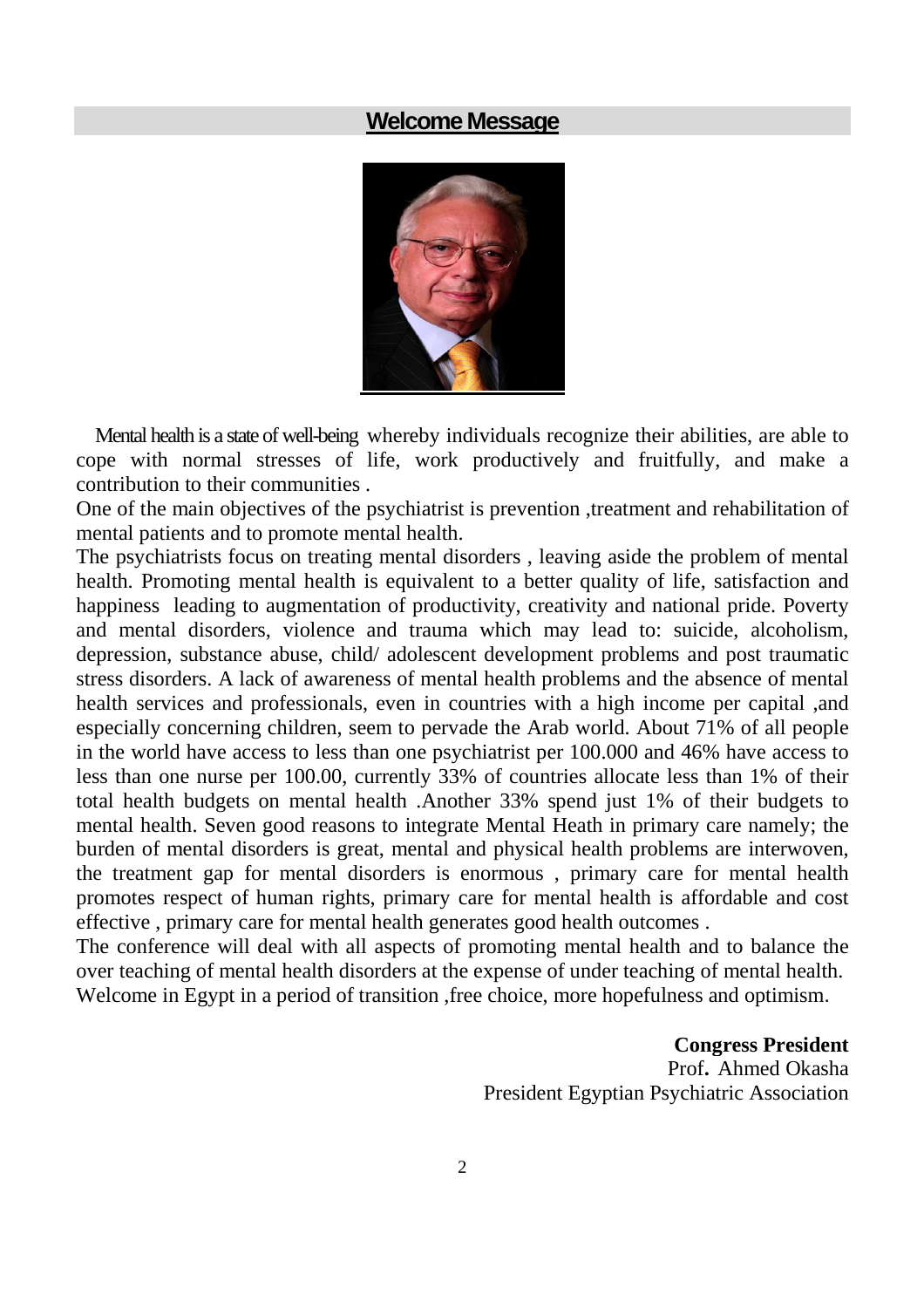#### **Congress President**

Prof**.** Ahmed Okasha

#### **Vice President**

Prof. Yousry Abdel Mohsen

#### **Executive Manager**

Prof. Momtaz Abdel Wahab

#### **General Secretary**

Prof. Mostafa Shaheen

#### **Treasurer**

Dr. Mostafa Fahmy

### **WPA Representative**

Prof.Tarek Okasha

### **Scientific Committee**

Prof. Magda Fahmy Prof . Safia Effat Prof .Ahmed Abdel Lateef Prof. Mahmoud Hammoda Prof. Mostafa Riad Prof . Hussein Morsy

## **Organizing Committee**

Prof. Wafaa El Bahaee Prof. Ismail Youssef Prof . Hisham Ramy Prof. Wageeh Abdel Nasser Prof. Tarek Molokhia Prof. Aref khoweiled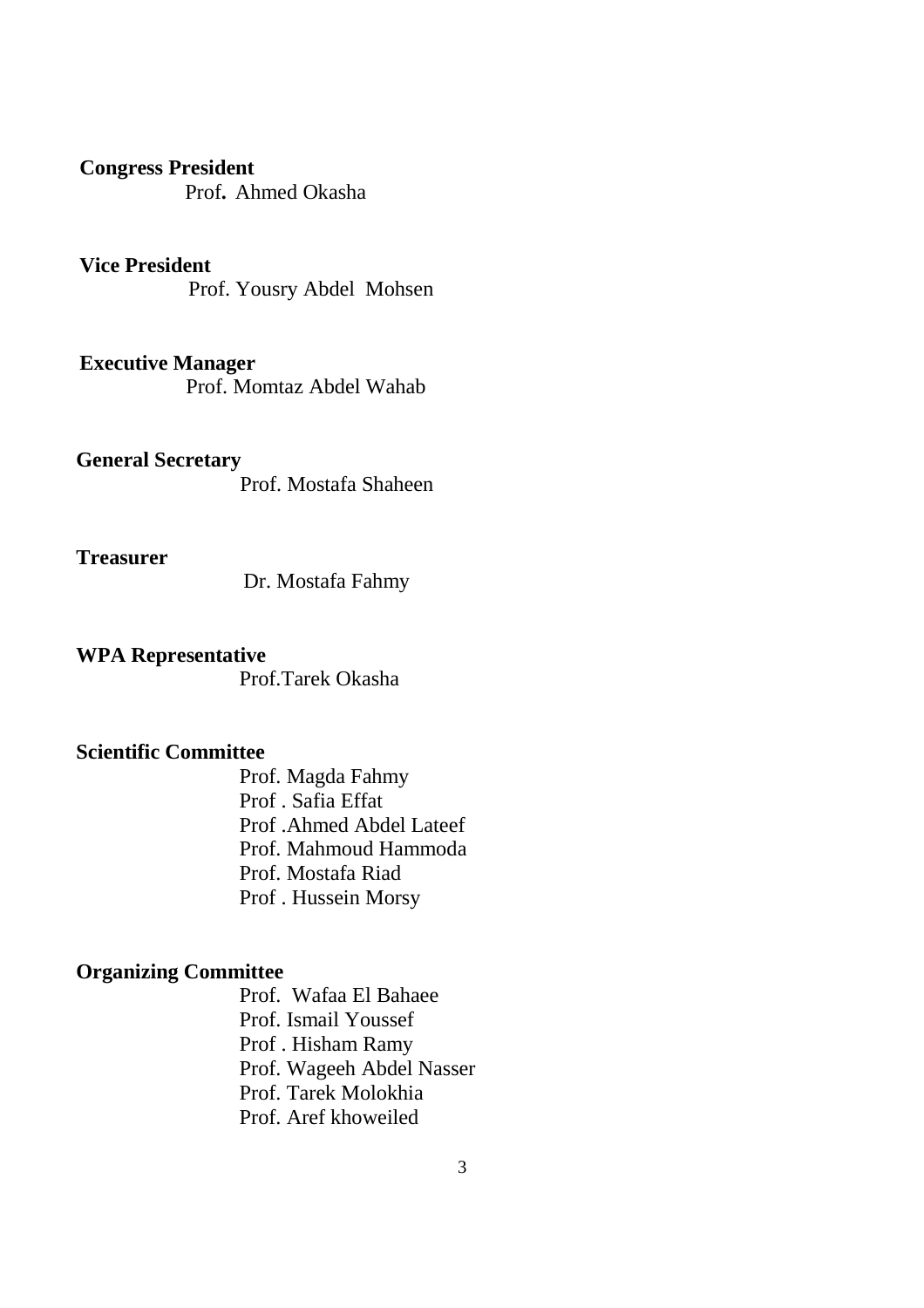#### **Themes & Scientific Contents:**

-Ethics of psychiatrist- Patient relationship .

- -New models of psychotherapeutic approaches
- -Mental health service in Egypt and Arab countries and its future.
- -Mental health services in childhood development and emotional problems.
- -Epidemiological studies on psychiatric disorders and drug abuse.
- -Future of psychiatric classifications**.**
- -Recent advances in psychopharmacological treatment.
- -Role of caregivers of different psychiatric disorders .
- -Forensic Psychiatry, an Egyptian experience.
- -Old age psychiatry in developing countries
- -Maintaining motivation and enhancing self actualization.
- -Coping Strategies in dealing with ongoing stressors .
- -Child psychiatry: update.

#### **Registration**

Online: www.psychiatryegypt.com Advance registration is advised.

#### **Registration fees cover**

- 1-Attendance of scientific Program
- 2-Congress Materials
- 3-Certificate of Attendance

 Abstracts, Papers and Symposia to be sent to (Deadline February 1 , 2013 ) abstract@psychiartyegypt.com

#### **Accommodation**

The Organizing committee has reserved rooms a t Congress Hotel ( 5 Stars Hotel ) for accommodation.

Due to the peak tourism season at the time of the congress early reservation is strongly recommended.

#### **For Reservation**:

www.psychiatryegypt.com